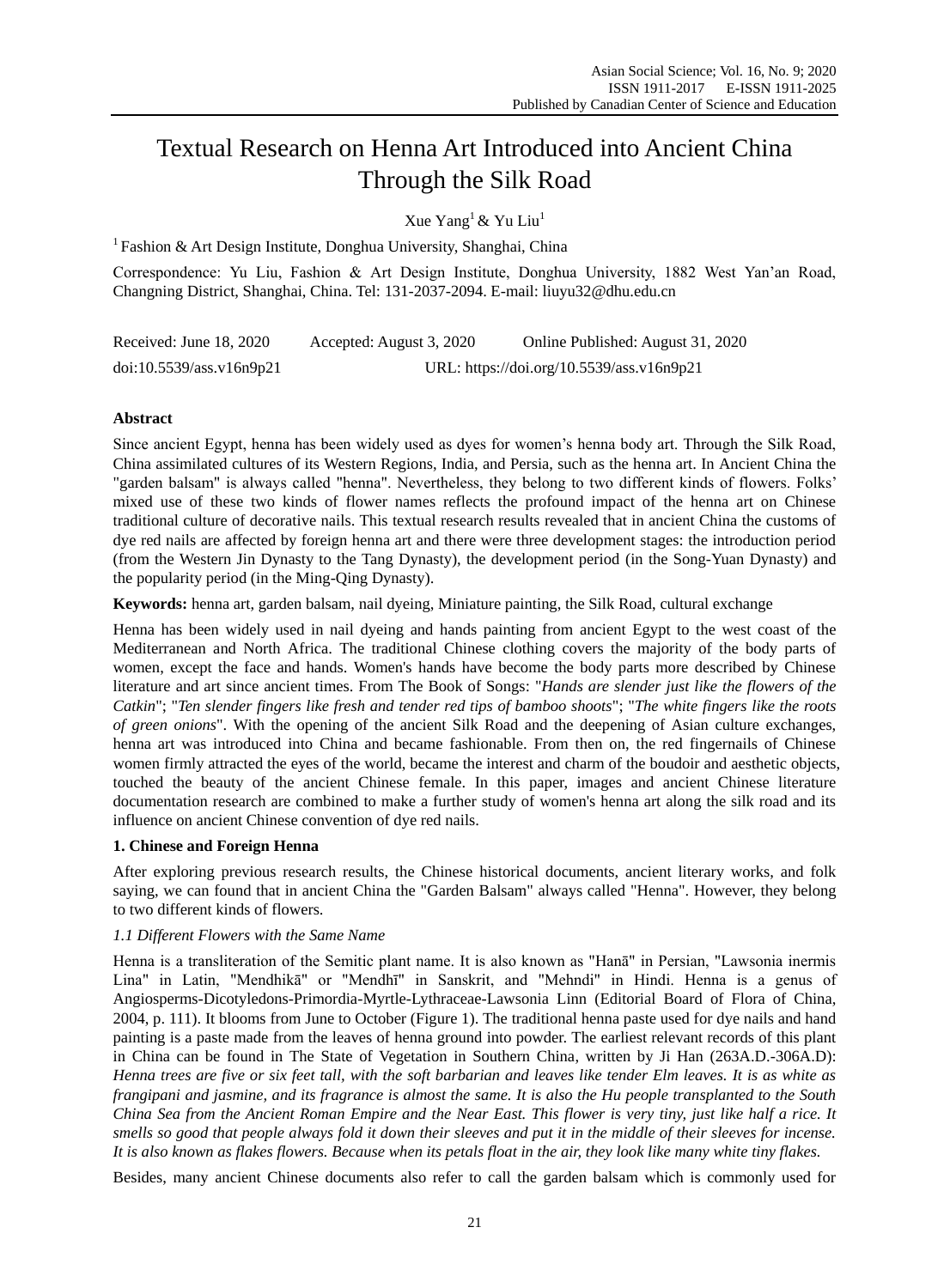Chinese traditional nail dyeing as henna. According to The Anthography of Blossoms, written by Wang Xiangjin (1561-1653) in the Ming Dynasty: *Garden balsam or call it henna, Dry-land pearl or small peach blossom* (Wang Xiangjin, Chinese Ming Dynasty edition, Volume.23)*.* According to The Compendium of Materia Medica written by Li Shizhen (1518-1593) in the Ming Dynasty: *Garden balsam is named Quick-temper, Dry-land pearl...henna* (Li Shizhen, 1997, p. 1209-1210). According to The Herbal for Relief of Famines, written by Zhu Su (1361-1425): *The Little Pinkish is also known as henna, the universal name Nail Grass. It's very common to find it in ordinary people's gardens, everywhere. The flowers are more than two feet tall and have leaves like those of a peach tree but narrower, and with thin serrated edges* (Zhu Su, 2008, p. 79)*.* The Agricultural Administration Book published in 1639, to continue to use this appellation, to confuse garden balsam with henna.





Figure 1. Flowers of henna Figure 2. Flowers of garden balsam

The garden balsam (Figure 2) is a genus of Magnoliophyta-Dicotyledoneae-Rosidae-Geraniales-Balsaminaceae -Impatiens, alias nail peach, the Latin name is "Impatiens balsamina L." It stems from China. The colors of the flowers are pink, red, white, purple, yellow, and so forth. The flowering period is from June to August. Mashed petals can be used for staining nails. According to ZaoLin Miscellany written in the Qing Dynasty, by Tan Qian (1594-1658): *Henna has tiny yellow flowers in May and June, similar to Osmanthus. It has a very sweet smell. Paint nails with henna redder than garden balsam* (Tan Qian, 2006, p. 462), that identifies henna and garden balsam as two kinds of flowers.

#### *1.2 Growth and Distribution of Henna*

Henna is a shrub that must be five years old to mature and produce leaves with more pigment. Native to semi-arid regions of East Africa and South Asia. Henna grows better in arid regions than in wet ones and is habitually grown in areas with little precipitation, long droughts, and temperatures as high as 45 degrees Celsius during the day and no less than 11 degrees Celsius at night. Henna accumulates enough tannin in areas with the highest daytime temperatures. And the paste can be dyed a deep, almost black red. Henna from these regions can be dried and ground into a powder for mass sales. However, from a moist environment is suitable for fresh use as the pigment tannin content is relatively low and is not suitable for dry powder.

The local climate in China is not very suitable for henna's growth. Currently, henna is only cultivated in Guangdong, Guangxi, Yunnan, Fujian, Jiangsu, Zhejiang, and other provinces of China. Due to the restrictions of ancient climate and planting technology, henna could only be cultivated in the Lingnan area. This is the main reason why henna is not widely used in north-central China. However, the restriction of objective factors did not stop the ancient Chinese women's pursuit of beautiful nails. The Chinese have replaced henna with garden balsam, which is easier to grow and grow in their native areas and can also stain the nails red.

To sum up, from the botanical classification point of view, henna and garden balsam belongs to a completely different plant genus, and are two different plants. However, in China, it is common to confuse the two names. This phenomenon reflects the profound impact of the widespread of henna art along the ancient Silk Road on the Chinese nail decoration.

#### **2. Henna Art Outside of China**

Quite a few areas along the ancient Silk Road have a long tradition of henna art. The opening and development of the Silk Road provided a platform for deeper economic and cultural exchanges between the East and the West. Persia, India, and Arabia, as the key regional nodes of the Silk Road cultural interchange, have played a crucial role in promoting the introduction of henna culture into China. We can find traces of henna art in the numerous miniature paintings that exist in these places.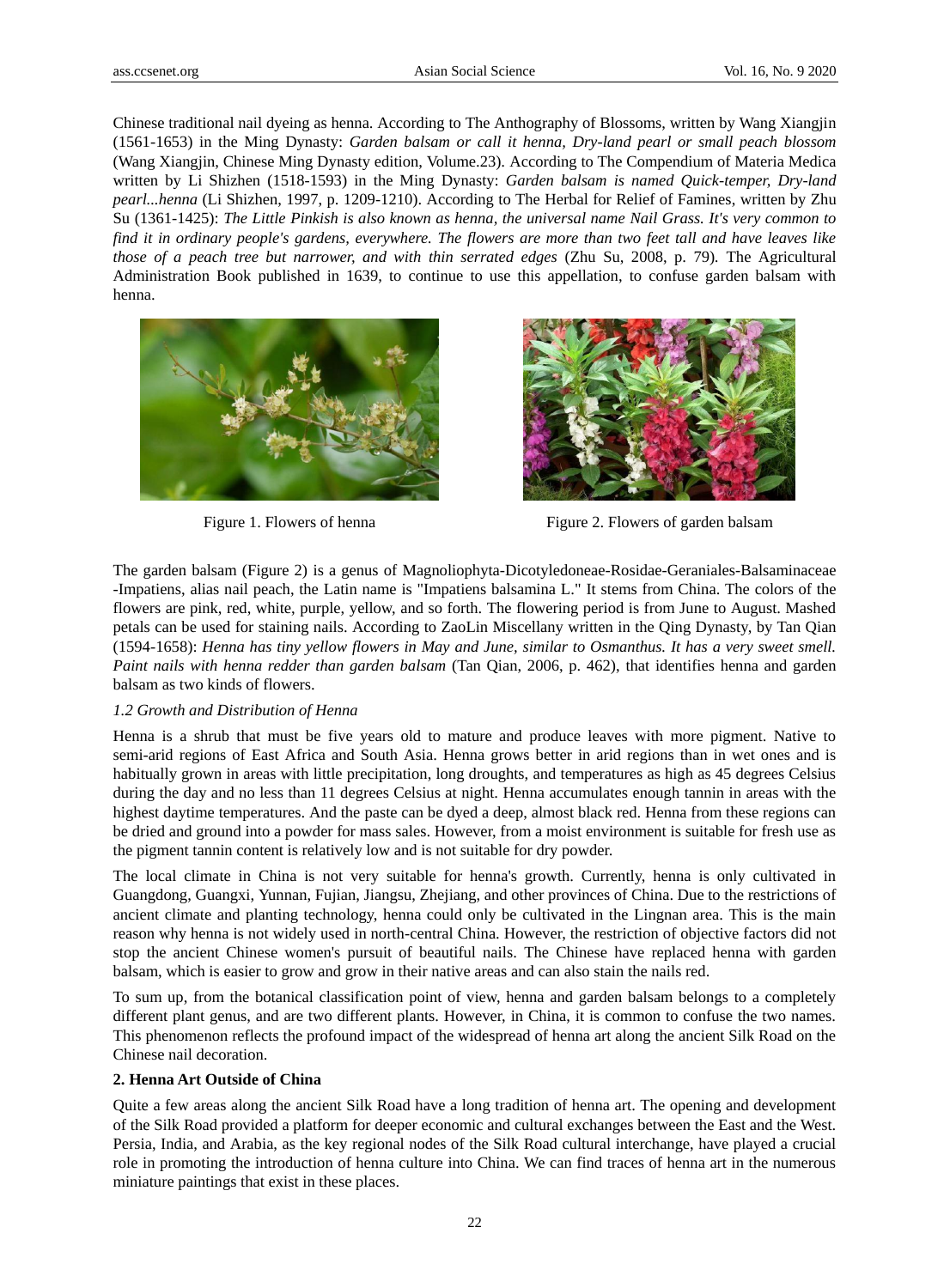#### *2.1 Along the Mediterranean Coast*

The Escorial illustrated in Figure 3 is based on a 13th-century manuscript of the Question of Chess from the library of The Monastery of St. Lorenze del Escorial in Spain. The manuscript was commissioned by King Alfonso X of Spain from 1251 to 1282 as a game guide. The players including Muslims, Jews, Christians, adults, children, men, women, whites, and blacks, reflecting the king's diverse court culture.



Figure 3. Andalusian women with henna fingers

The women in the illustration are identified as Muslims through the analysis of tiaras and clothing information. The depiction of their hands shows the prevailing decoration style of henna. They from fingertips to refer to the root of henna impregnation, present as black. The palm, back of the hand, wrist, elbow, and foot are not painted except for simple pattern painting on the hand. This hand decoration makes the skin of the hands fairer by contrasting their bright color. It is not difficult for a woman to paint her dominant hand with henna, but it is fairly difficult to get both hands beautifully patterned. The figure in the women's hands have henna decoration, that means it is painted by someone else to help her do dye, or their servants, or the society has specialized in henna paint dye craftsmen.





Figure 4. Dyeing renderings of henna Figure 5. The fingers were stained with henna and coated overnight

The fingers we see in the illustration are almost black, however, painted with henna results in red color (Figure 4, Cartwright-Jones, C. 2009, p. 9). The quality and concentration of henna cream and the length of time it stays on the skin will directly affect the shade of the color. The higher quality and concentration of the henna cream and the longer it stays on the fingers, the more pigment will be immersed in the skin to dye them and the darker red color of fingers will be (Figure 5, Cartwright-Jones, C. 2009, p. 8). The near-black fingers of the women in the illustration show that their fingers have been dyed for a considerableperiod But, if a woman has so much more free time to wrap her fingers in henna cream for hours, and then spend another few hours painting patterns and drying them, it means she doesn't have to take part in work all day long. Thus, almost the black fingers were interpreted as a symbol of social class and identity prestige.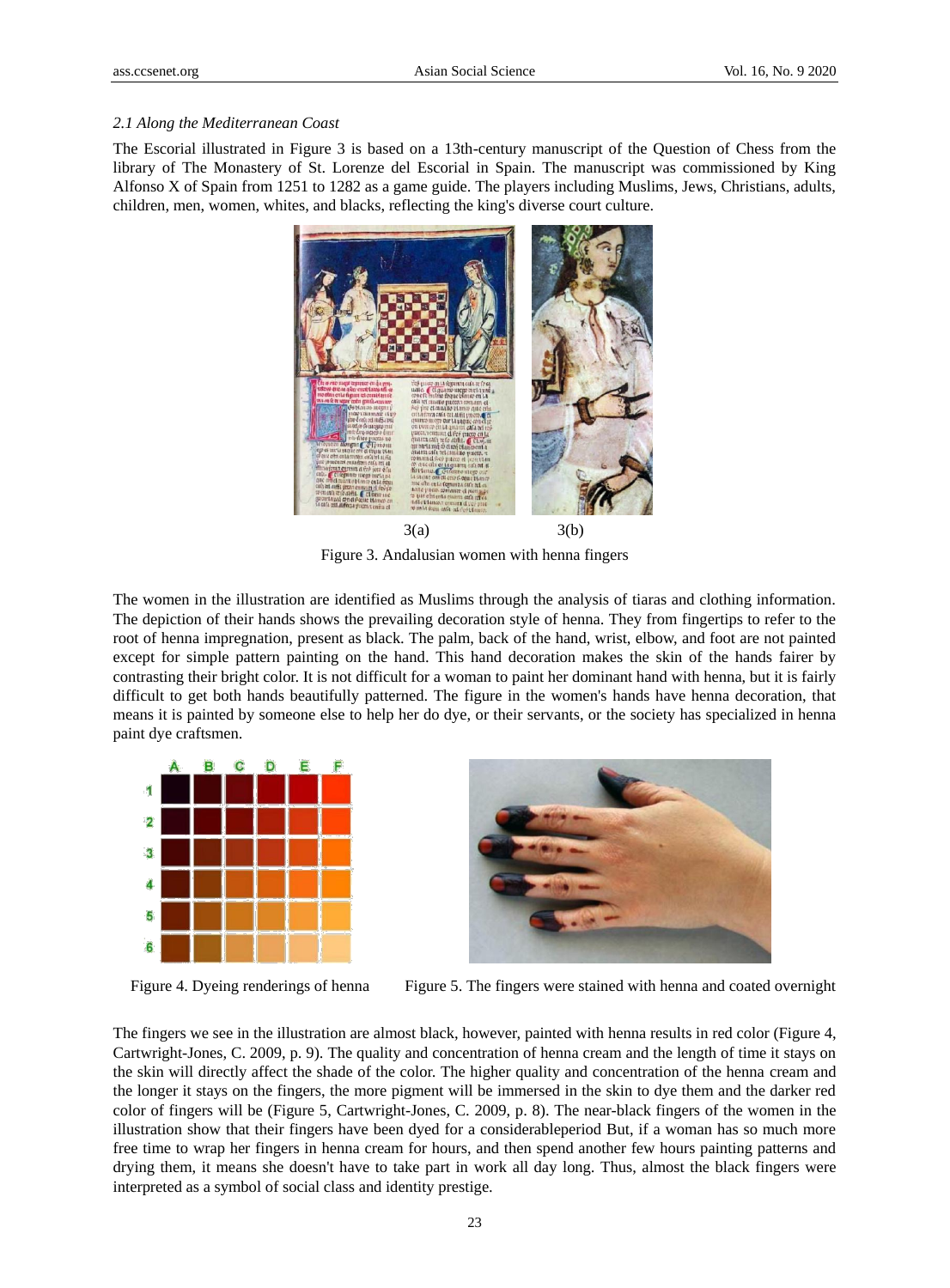### *2.1 In Central and Western Asia*

Another area where the tradition of henna art was established was ancient Central Asia represented by the Arabs and Persians. The earliest records of henna in this region appear in the 10th-century Persian poetry, centuries before the Indian. The Persians to praise the beauty of the flower henna nails in various ways. Since the 12th century, fingers decorated with henna have appeared in large numbers in exquisitely painted Persian ceramics (Figure 6) and miniature manuscripts. These visual image descriptions and the location of the Persian henna decorations recorded in literature. The information such as patterns, colors, techniques is very consistent.



Figure 6. Persian potsherd, from the Louvre Museum

The illustration shown in Figure 7 is called "Listening to the Scholar". It comes from a collection of Baghdad adventures and was painted in 1237 AD. The writer is Abu Muhammad al-Qasim Ibn 'Ali al-Hariri (1054-1122), a famous Arab writer and poet. The manuscript is in the Paris Library. The detailed illustrations in the codex reflect the tastes of middle-class women in the Arab world at the time and the everyday fashions of henna art.



 $7(a)$  7(b)

Figure 7. "Listening to the Scholar", Persian miniature of the 13th century

We can clearly distinguish three females figures dyeing with henna from this illustration. They are the three women first, second, and third from the top left. The one on the top left, wearing a green cloak reached out to the woman beside him, as if in response to the scholar's speech. The second woman in a flowery cloak held her hand out of her skirt and pointed to the learned man. The third woman in the yellow cloak, with one hand, propped on the other arm, and her chin resting on her chin, listened with fascination. Their hands have henna decorative patterns, the position from the fingertip to the wrist. The hand pattern of the lady in a yellow cloak that reaches to the forearm is probably the most popular henna pattern in Baghdad in 1237.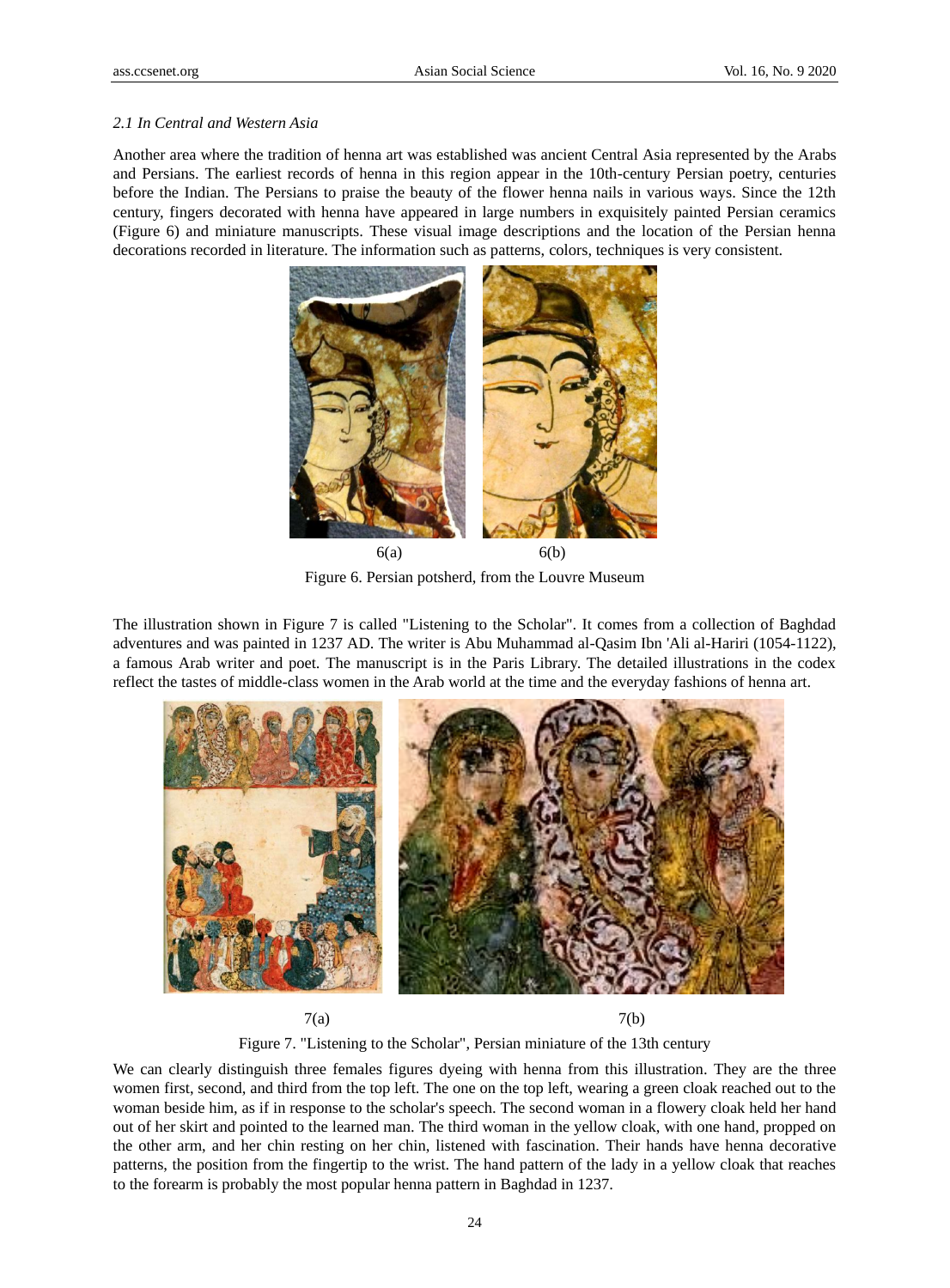

Figure 8. "Wedding Procession", Turkish miniature of the 15th century

"Wedding Procession" is one of the most famous miniature paintings in Turkey in the 15th century. It is now in the Topkapi Palace Museum in Turkey (Figure 8). This is a wedding or farewell procession through the mountains in the evening. Among them, two female figures on horseback wear traditional Central Asian clothing in Mongolian style. On the left side of the picture, the equestrian guided woman's hands are painted with henna patterns. Her fingernails and the back of her hand are decorated with deep red geometric patterns. In Persian and Arab culture, henna patterns are the symbols of good luck. The various colors of henna will be dyed on the nails when getting married, which contains the implication of growing old together and having more children. This illustration is an important proof of henna art's use in wedding celebrations.

Figure 9 is a Miniature illustration of the "Nomad Camp", which depicts the henna pattern popular in Persia in the mid-16th century. It comes from a manuscript of the "Hasam" painted between 1539 and 1543 and is now in the Harvard University Art Museum. It depicts 21 male figures of different ages and social status, without any paint on their hands or feet. There are also 11 female figures among whom henna patterns on the hands and feet of several young women can be distinguished.



Figure 9. "The Nomad Camp", Persian miniature of the 16th century

Figure 9 (b) shows a woman in a green robe listening intently to the conversation of the men in the tent. Her hands and feet are painted with diamonds, triangles, and henna patterns in human form. Figure 9 (c) shows a woman in blue robe washing clothes, her fingers stretched down to her wrists in henna patterns of floral foliage. Figure 9 (d) shows the two women, on the right side are responsible for the nursing of the maid of hand and foot had complicated tangle flowers of henna patterns and design scale is very delicate. A woman is wearing a light blue robe on the left has red marks on her hands and feet, as if henna cream had been wrapped overnight. It is customary in Persia to dye and wrap the hands and feet with henna before giving birth to ward off evil spirits. If the woman is unfortunate enough to have a difficult birth, it can keep her beautiful after death. So when the henna is first opened at the end of labor, the pattern will be blurred by sweat. The pattern will become clearer as the dye deepens.

According to medieval documents, henna has been an important and widely traded commodity and medicine in the Mediterranean economy since ancient times. Henna is mentioned in a Jewish-Arabic medical dictionary from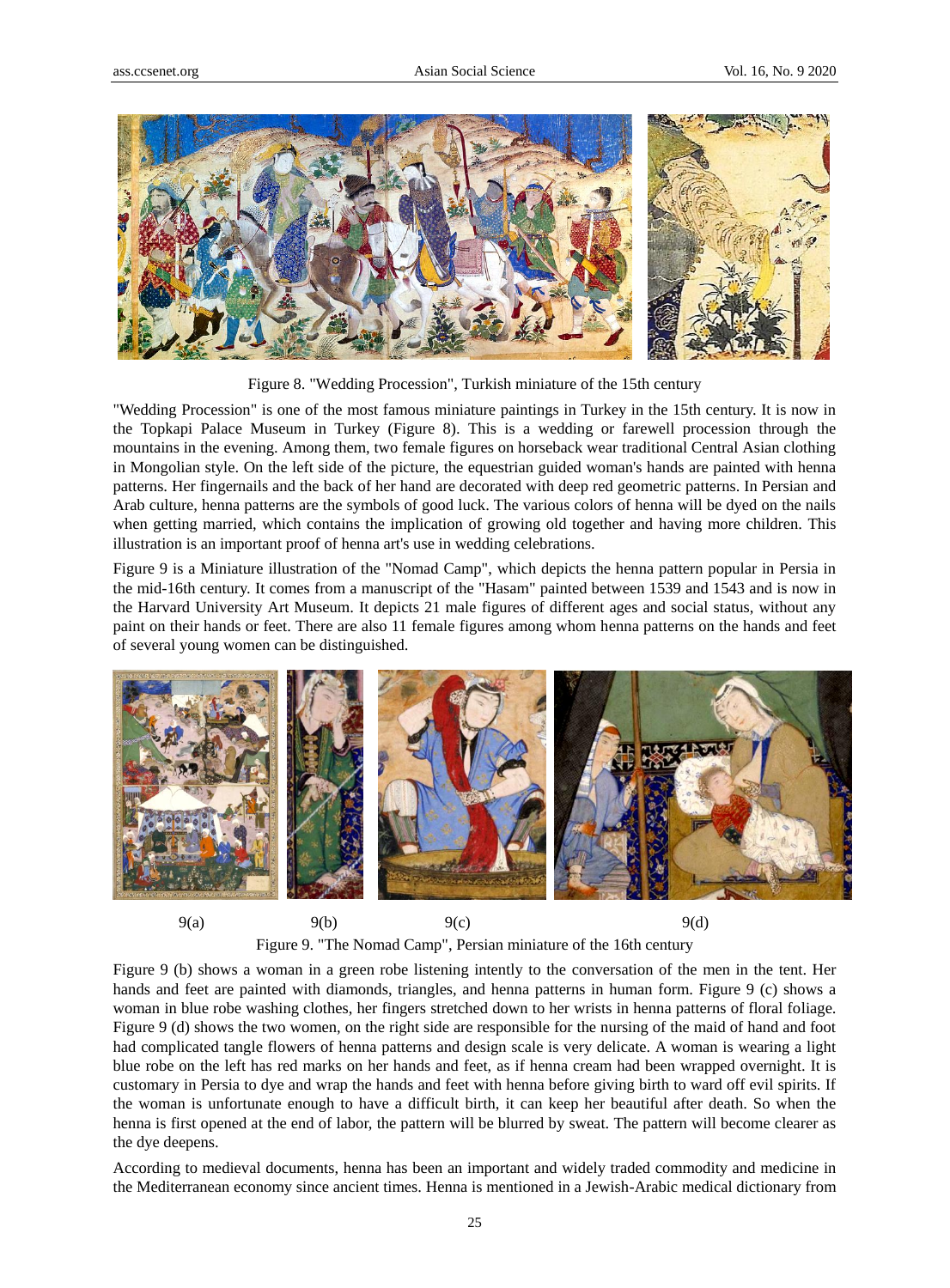the 13th and 14th centuries. The text is from the Ben Ezra Synagogue storehouse, now numbered A539-4, in the John Ryland's library at the University of Manchester. The Judeo-Arabic title of the entry "henna" in the document can be read. henna's primary use seems to be as a dye for body and hair coloring. Through the existing miniature paintings, we can see that henna art is a time-honored tradition of body beautification and decoration in the Mediterranean, Persian, and Arab regions. In different historical periods, henna art formed different styles and developed intricate and detailed henna patterns, which became a symbol of women's social status.

#### **3. Henna Art Was Introduced Into China and Developed Locally**

With the opening of the Silk Road and the deepening of cultural exchanges between the East and West Asia, the henna art and the custom of painting red nails were gradually introduced into China. In the process of absorbing henna art, China has experienced three development stages: the introduction period (from the Western Jin Dynasty to the Tang Dynasty), the development period (in the Song-Yuan Dynasty), and the popularity period (in the Ming-Qing Dynasty).

#### *3.1 The Introduction Period*

At present, the earliest document to record the henna art was introduced into China is the book *Southern Vegetation* written in 304 AD by Ji Han, which recorded: *Henna...Hu people were transplanted from the State of ancient Roman along the Mediterranean to the South China Sea*. The Records of Local Conditions and Customs in South China is another book written in 875 AD, by Duan Gonglu, which recorded: *Henna, tiny and white, very fragrant. It is now cultivated in China by many foreigners...They were transplanted to China from Persia...They were originally a foreign flower and introduced to China in 536 AD.* From these two documents, it can be concluded that henna was introduced and planted in ancient China no later than 536 AD during the Period of Wei, Jin, and Southern and Northern Dynasties.

The Tang Dynasty, the economic and cultural exchanges between the Chinese section of the Silk Road and the Arab-Persian region were unprecedented. The Arab and Persian merchants and the Muslim doctors came to China with a large number of foreign crops and medicinal plants. They successfully transplanted them to China. Material exchanges brought cultural exchanges, and the custom of painting red nails spread to China with Muslim women from as far away as China.

However, due to the traditional Chinese Confucian education for the body of social discipline to protect their own body, hair, skin. It is forbidden to destroy not or defiled. As a result, the Persian, Arabic, and Indian styles of henna art, which is extensively painted on hands, feet, and body, have not been popularized in China. Chinese women have only chosen to paint red nails as their body decoration.

The poem "Listen to Play GuZheng" written by Zhang Hu (785-849) says: *Fingers like tender red bamboo shoots, like goose feathers flying gently on the strings*. This poem depicts the delicate and moving hands of the GuZheng lady, especially her red nails, which firmly attract the poet's eyes. Zhang Hu had another poem "The Tartar Pipe", which describes a lady who played the tartar pipe: *A delicate pipe played exquisite music, the rosy fingers were long and thin..* The poem "Slim Fingers" by Zhao Luanluan, a famous courtesan of the Tang Dynasty, also states: *Her hands were thin as spring onions, hidden in her silk sleeves. Yesterday on the string of the lute, leaving the trail of scarlet nails.*

And there are also many feminine images in Li He's poem. He is a famous poet in the Tang Dynasty. He was written a poem entitled "The Song of the Court Ladies": *With the bright moon high in the sky, the Court Ladies pounded the red flower paste-up at night*, indicating that in the Tang Dynasty the Court has the custom of tamping flowers dyed red. Yang Weizhen, a poet at the end of the Yuan Dynasty, wrote in his poem "Nail Flowers" say: *Mashed balsamine cream at night, the fingers are all dyed like red-billed chough*, which supports Li He's poem about making the balsamine dye cream that can paints nails bright red. In the Tang Dynasty, a man whose last name is Yuwen quoted a passage in the book The Makeup Stage: *Woman painted her nails red. According to the book 'Textual Criticism of Things' says, 'It is said that Yang Guifei was born with red fingernails, the so-called monster of a white crane, and women in the court followed her by painting red nails as a trend*. Despite Textual Criticism of Things is lost and the anecdotes of Yang Guifei are unexamined either, this quotation also proves that the custom of painting red nails has become a fad in the Tang Dynasty.

Although henna was introduced into China and transplanted successfully in the Tang Dynasty, the flour paste for nail dyeing recorded in literature was still mainly made by garden Balsam. Also, the custom of painting nails leads the way in this period by the court women, geisha girls, and prostitutes. Considering the introduction of henna, and its growth habits, it is mainly planted in the Lingnan region in China. Moreover, excessive precipitation in the southeastern region directly affected the pigment accumulation level of henna. Therefore, the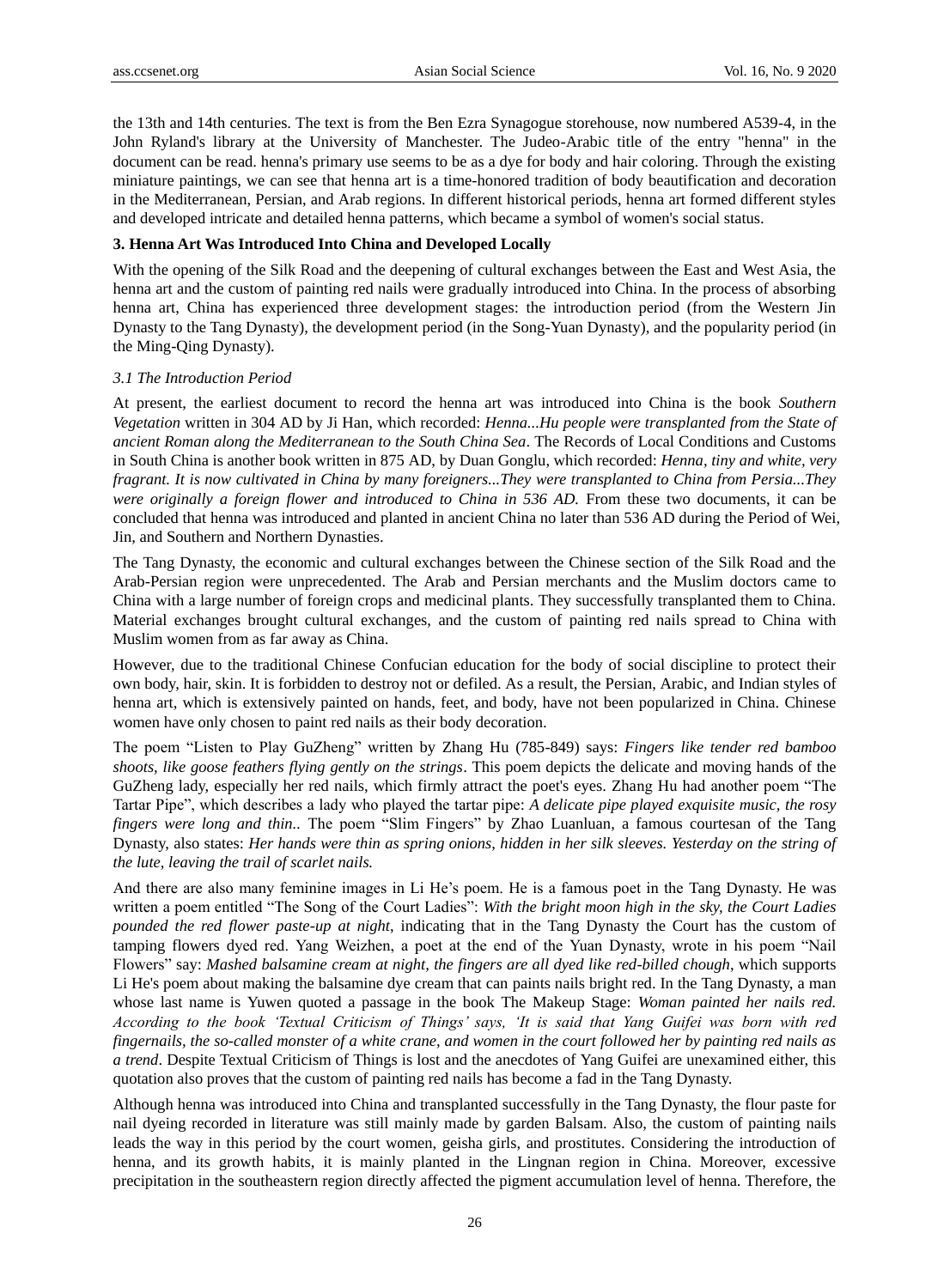growth quantity and pigment quality of henna in China cannot support the daily dye consumption of the vast court and the ordinary people in China. Only a few south Nanyue (A regime in the Lingnan region from the late Qin Dynasty to the Western Han Dynasty) women can dye nails with henna. Therefore, it is not difficult to understand that the garden balsam, which has strong growth adaptability, rich yield, and dyeing effect comparable to henna, is more commonly used in China.

What's more surprising is that the analysis in the field of modern biochemistry proves that the garden balsam in China and the henna from the West are very similar in their effective plant pigment and medicinal chemical composition, despite the great difference in species. According to Lin Qishou's The Chinese Herbal Composition Chemistry recorded: *The effective dye of henna is Lawsone (C10H3O6), a yellow needle crystal with a melting point of 192℃ (decomposition), obtained from the leaves of henna. The effective dye of garden balsam is 2-methoxy-1, 4-naphthoquinone (C11H3O3). It is the methyl ether of Lawsone. It is also a yellow needle crystal with a melting point of 183.5℃, obtained from the flowers of garden balsam* (Lin Qishou, 1973, pp. 185)*.* The ancient Chinese ancestors were able to find and successfully use garden balsam as an alternative raw material for henna, which is probably due to the wisdom and the accumulation of plant experience.

#### *3.2 The Development and Popularity Period*

By the Song Dynasty, dyeing red fingernails had come into view from the court, geisha girls and prostitutes to the public, and gained a wider and deeper social popularity. Parents Support Leisure Reading Notes is a book written by Zhao Yi (172-1814) who is a famous historian in the mid-Qing Dynasty recorded: *The custom of dyeing red nails has been widespread since the Song Dynasty.* Notes Written on Guixin Avenue written by Zhou Mi (1232-1298) who is an adherent of the Southern Song Dynasty: *Take the red petals of garden balsam and mash it to make a paste. Add a little alum to it. At first, clean the nails, then apply the flower paste to the nails, wrap them in silk, and leave them overnight. The color that begins to dye is very shallow, dye continuously 3 to 5 times, the red that much dye comes out is like rouge same, wash also do not fade. It can last for months until the nail grows out and the red color fades. Many Muslim women today enjoy doing this, and some have fun teasing cats and dogs with their dyed red fingers.* This document describes in detail the complicated process of dying red nails with garden balsam, which is a precious historical record of Chinese traditional nail art.

Garden balsam became a special plant associated with female images and cultural images in the literature and art history of the Yuan Dynasty due to its ability to colored women's nails. The literature describing the custom of painting red nails is more extensive than in previous eras. For example: *Fashionable in society to paint fingernails in red, girls mashed impatiens in a golden basin at night* ("Autumn Poem", written by Zheng Kuiqi). *Her fingers are like red maple leaves and bamboo shoots, as orangutan blood smeared on spring onions* ("Fu Poem for the Woman Dyed Her Nails Red", written by Zhou Wenzhi). *Her thin fingernails wiped tears, dyed red as the chalcedony and the red-crowned crane* ("Red Fingernails", written by Zhang Kejiu ). *A little melancholy on the parrot beak, with so much spring on the Peony sprouts* ("Red Nails", written by Qu You). The description of red nail color in the poetry of this period shows multilayered color perception and gives rise to many vivid associations of color aesthetic images.

During the Ming and Qing Dynasties, the popularity of stain red nails became a folk festival activities. On Dragon Boat Festival, Double Sixth Festival, and Qixi Festival, young girls will get together. They put the garden balsam in a basin and grind the pestle to make the dyed paste to dye their fingernails red. It is a seasonal fashion, to show their beauty and meaning auspicious. According to the record in Two Collection of The West Lake written by Zhou Ji (1446-1505) in the Ming Dynasty: *It is a custom in Hangzhou to pound the garden balsam with juice and dye nails red, just like ruby, is very beautiful.* According to the County Annals of Jiading that is a book written in the Wanli Period of the Ming Dynasty in Shanghai contains: *The girls pray for handicraft in the courtyard, pounding the flowers of garden balsam to dye her red nails. The scarlet hues are like amber. It won't fade for months.* According to the record in the County Annals of Qujiang written in the Guangxu Period of the Qing Dynasty: *On this Dragon Boat Festival...The woman put Mugwort in her hair, and the girls pounding the flowers of garden balsam to dye red nails.*

In addition to the eastern region, the industrious and beautiful Uygur women in the western region also love this activity very much. They call it "Hainai", and they dye their finger and toenails with the juice of the newly grown sour grapes mixed with the juice of henna. The beauty of "Hainai" has been passed down for generations and made a distinctively beautiful scene.

### **4. Conclusion**

Henna has been a widely used dye plant from western China to the west coast of the Mediterranean and northern Africa since ancient Egypt. With the opening of the Silk Road and the deepening of cultural exchanges between